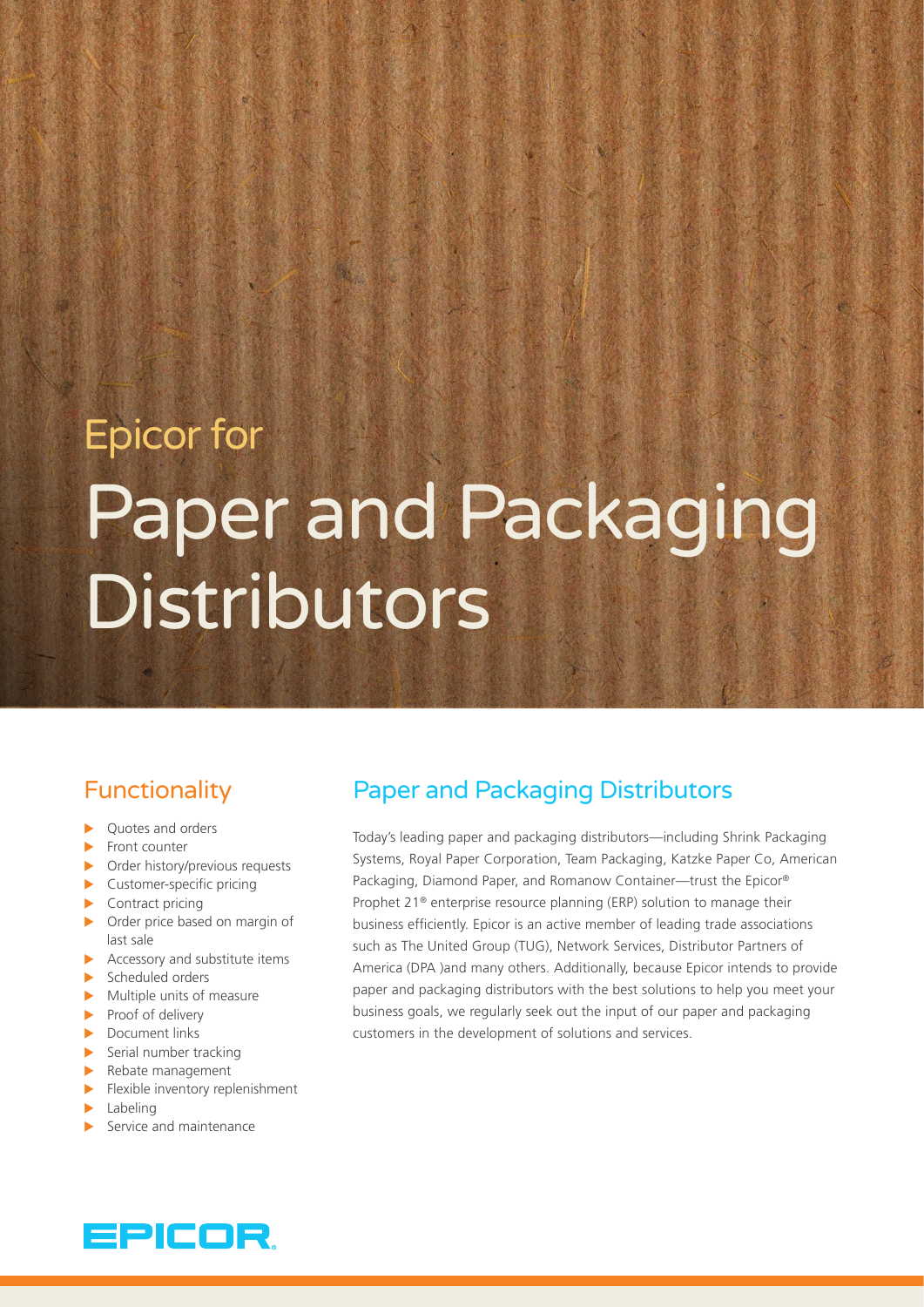#### In Your Industry

As a paper and packaging distributor, your business processes are unique, and you need a business system to help solve the challenges you face on a daily basis. You need to be able to process front counter orders quickly and easily—including the ability to process credit cards. For orders over the phone, your salespeople need to see a list of each customer's regularly ordered items and have the ability to quickly select an item and enter the quantity to add it to the order. Additionally, you need to be able to track customer-specific pricing—including contract pricing and pricing based on the margin of the last sale. Some customers will want to order on their own. For those customers, you'll need to offer a user-friendly eCommerce site. You'll also need tools to allow your staff—especially sales—to work remotely via a tablet or phone. At the end of the day, you need an industry-leading system designed around your industry.

#### A Comprehensive Solution

With more than a half-century of distribution experience, Epicor helps distributors grow sales, improve margins, and increase productivity with ERP systems that can keep them healthy and thriving in today's highly competitive marketplace. Epicor Prophet 21 is a leading ERP solution for paper and packaging distributors. Prophet 21 combines proven distribution expertise with an end-to-end, web-enabled infrastructure and modern technology stack. Cloud and on-premises deployment options are available. Distributors can start with the on-premises version and easily migrate to the cloud as their needs change.

Prophet 21 enables your most critical business areas to work more efficiently, with features that include:

- **X Customer Relationship Management**
- **Dider Management**
- eCommerce
- Inventory Management and Purchasing
- X Wireless Warehouse Management System
- $\blacktriangleright$  Finance and Accounting
- $\blacktriangleright$  Manufacturing
- $\blacktriangleright$  Service and Maintenance
- **Business Intelligence**
- **Enterprise Content Management**

You need a technology provider that understands paper and packaging distribution. You must also choose a business partner with a vision to help guide you into the future. Epicor offers both. When you partner with Epicor, you can expect leading technology solutions and professional services, as well as the industry-specific functionality you need to drive your business.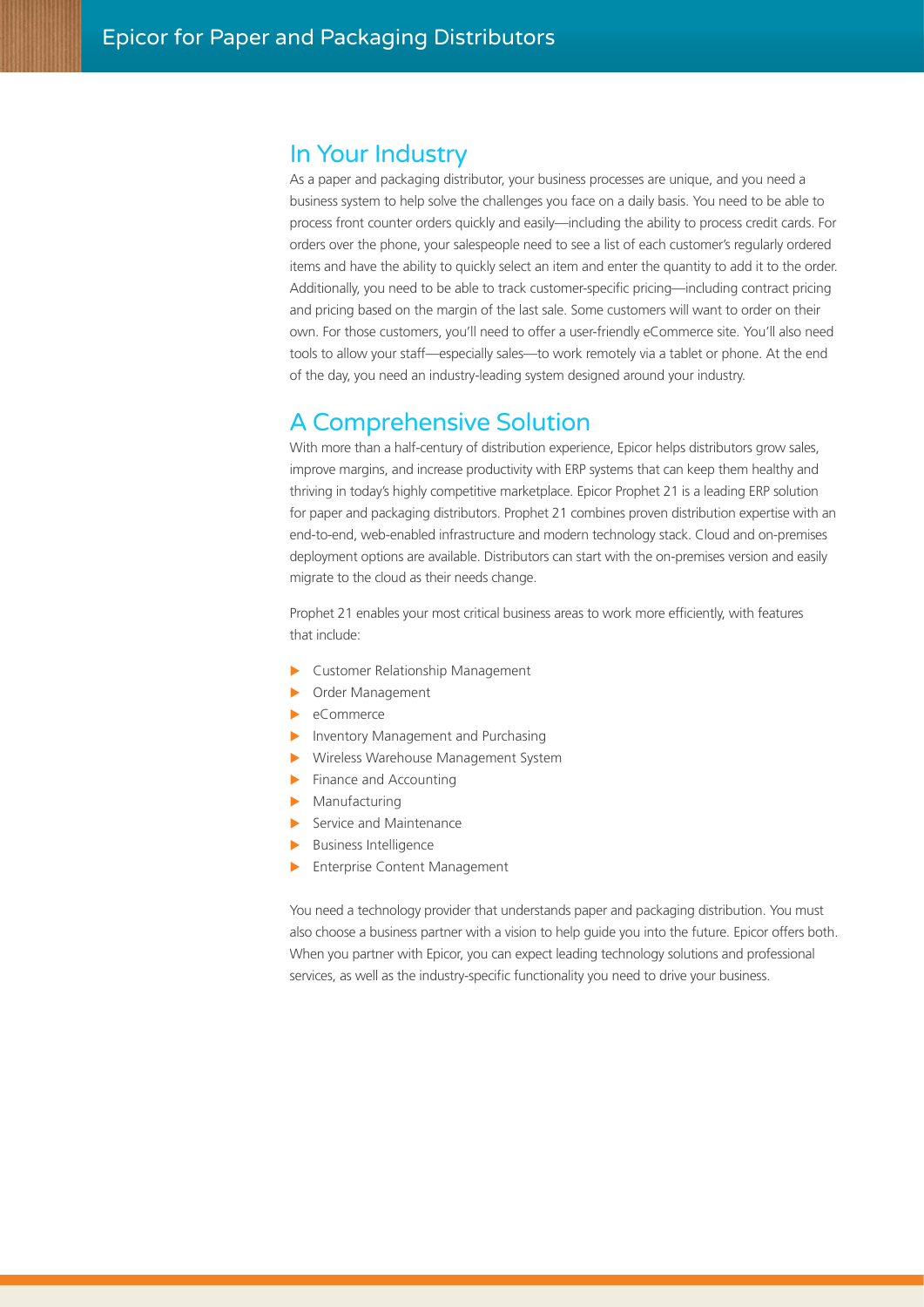## Quotes and Orders

Your order management processes directly affect your customers and how they view your business. Customers demand faster, better service—and will go elsewhere if you can't meet their needs.

Prophet 21 enables you to complete the entire order entry process from one screen. You can:

- Enter quotes and orders
- Convert quotes to orders
- Check stock
- Expedite orders
- Search price and availability requests
- View past invoices
- Verify shipping preferences

Whether orders are entered at the counter, remotely via a mobile computing device or laptop, or over the web, information goes directly into your Prophet 21 solution for faster processing—eliminating manual work and rekeying errors.

#### Front Counter

Whether you have a small counter or a large customer self-service area, you'll need point of sale (POS) and front counter capabilities. Prophet 21 has the front counter tools necessary to quickly and efficiently handle that early morning rush. You can help any customer on the spot by accessing your entire inventory from the Order Entry screen. You can also offer a price, place the order, and then accept payment or record the transaction for invoicing.

To speed the order entry process, items can be manually entered or scanned using a wireless or USB bar code scanner. Customer credit can be checked on the fly, and notifications can be sent immediately to the credit manager in the event of an exception. Payments can also be entered on the transaction—including the ability to accept cash, check, or credit card payments. The Epicor integrated credit card processing solution enables you to accept customer payments with credit or debit cards and receive immediate authorization. You can avoid the inefficiency and inaccuracy of separate terminals while simultaneously simplifying and lowering your costs to comply with the payment card industry (PCI) security standards.

Having proof of pick-up—such as the signature of the person who completes the pick-up on the invoice—can prevent messy disputes and expedite payment. Front Counter Signature capture uses a simple, easy-to-install capture device that fully integrates with the Prophet 21 Order Entry module to instantly provide you with a permanent record of what left the warehouse, when, and with whom.

#### Order History/Previous Requests

How often do you deal with customers who ask for the same item they purchased in the past? When you ask for more specific information, do they only remember a portion of the item information, the quantity, or the date they bought it? Prophet 21 includes a previous request search that allows you to search through the customer's sales history. You can narrow your sales history search by date range or keywords, and—in a few simple steps—add that item to the customer's current order. This saves time and eliminates trips to the file cabinet to thumb through old invoices.

### Customer-Specific Pricing

You can probably count on your core customers to order certain products from your company on a regular basis. It makes sense for you to reward frequent customers and encourage return business by offering special pricing. When a manufacturer offers you a price break, you may want to pass those savings on to your customers.

The Prophet 21 system gives you the flexibility to set prices as you see fit—including offering select customers preferred pricing, offering pricing based on quantity breaks, and setting promotional pricing—ensuring you maintain your margins while meeting customer and competitive demands. You can even set start and end pricing dates on a customer, product, or product group basis to meet contractual obligations or for limited-time specials.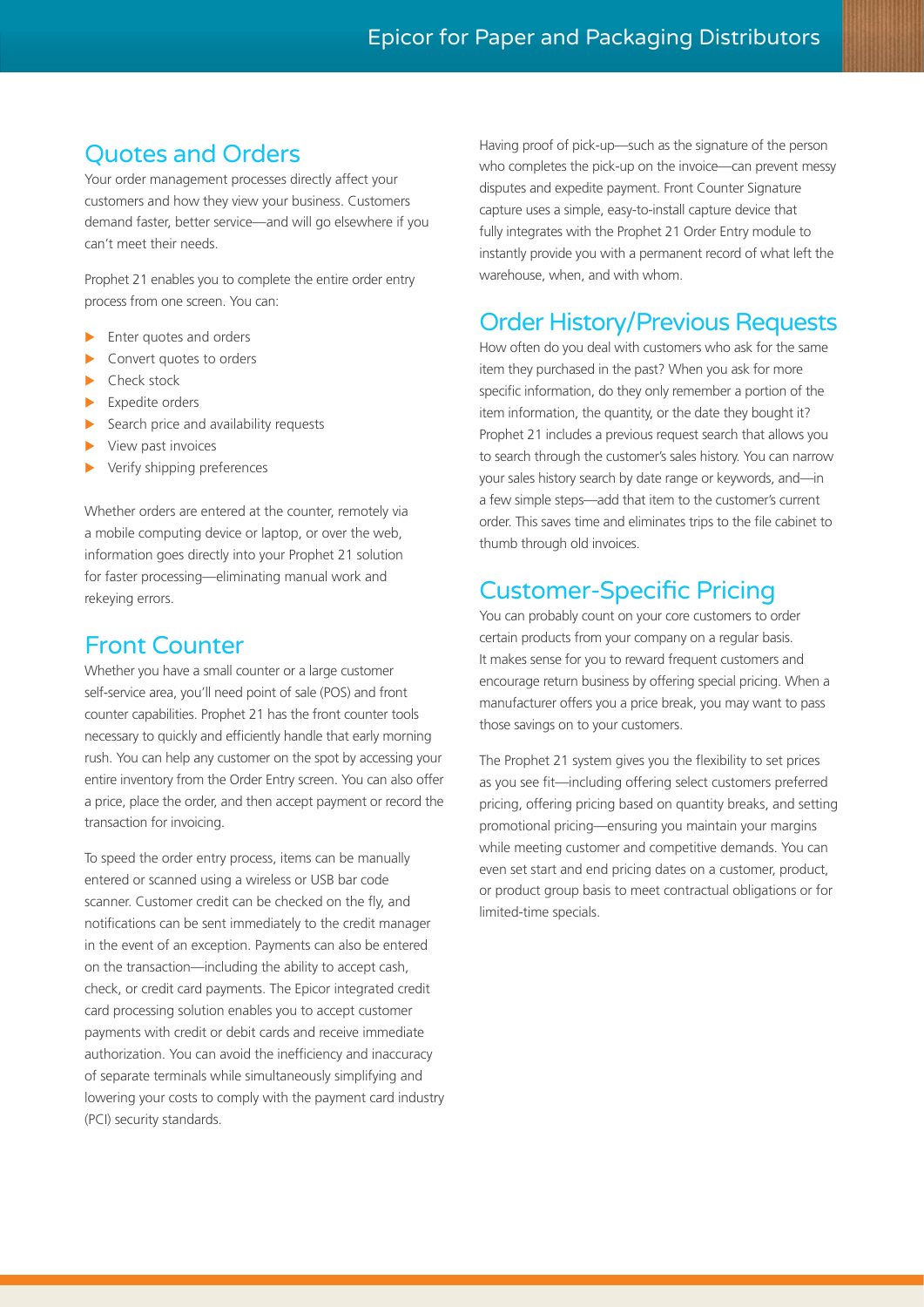## Contract Pricing

For many customers, you'll need to negotiate pricing down to the item level—establishing fixed, time-based net prices on a SKU-by-SKU basis. Prophet 21 enables you to set up timesensitive contract pricing for these customers. Contract pricing is fully integrated in Quote/Order Entry to ensure the customer gets the right contract price on each transaction. Additionally, starting and ending dates on contracts allow you to track when contracts are expiring and set up contracts that will automatically kick in on the starting date.

## Order Price Based on Margin of Last Sale

On some occasions, you'll need to edit the price of an item during order entry and want to sell the item using the same margin going forward. Prophet 21 allows you to base the price on the margin of last sale. When enabled, Prophet 21 will price the new order to maintain the gross profit percent from the prior invoice—even if the cost has increased. Additionally, if cost decreases, you have the option to maintain the current price.

### Accessory and Substitute Items

With the built-in ability to suggest accessory items and substitutions, you will grow your margins and make even your most inexperienced sales people sound like seasoned pros. Does every one of your sales and service representatives know—or remember—to offer "go-with" items? Prophet 21 solves this issue by automatically suggesting products that go with items on a customer's order—helping to increase sales and improve customer satisfaction. In addition, Prophet 21 automates substitution processes. For example, if one of your most popular SKUs is backordered, the solution will remind your sales representatives to offer a similar—or identical product. This feature ensures that you will never turn customers away because products are out of stock.

## Scheduled Orders

Customers sometimes place orders that will ship over time. Delivery dates could vary from item to item or even within an item—requiring distributors to ship specific items or quantities on specific dates. Many distributors enter these as separate orders or track these orders outside their system in spreadsheets or on paper. Prophet 21 allows distributors to handle these types of orders directly in Order Entry.

Prophet 21 Order Entry allows you to manage release dates at both the order and line level. Multiple releases can be scheduled for the same order and can be entered using a specific date or using a rule—for instance, 12 releases, once a month, and starting on a specific date. Default settings allow you to determine when the order is expedited and picked.

The Prophet 21 solution also helps manage inventory allocations for scheduled orders. Instead of immediately allocating material on a scheduled order, Prophet 21 uses lean principles to allocate the material "just in time." The calculation begins with the expedite date, then—using the next schedule review (purchase) date, the safety stock days, the lead time, and the lead time safety factor—Prophet 21 allocates the material "just in time."

## Multiple Units of Measure

Because no two shipping methods are alike, Epicor offers unlimited flexibility with units of measure on an item-by-item basis, while allowing differentiation between purchasing—e.g., by the case, pallet, etc.—and sales—e.g., by the pack, kit, etc. With Unit of Measure functionality, you'll have the ability to ship and receive product in any shape or form.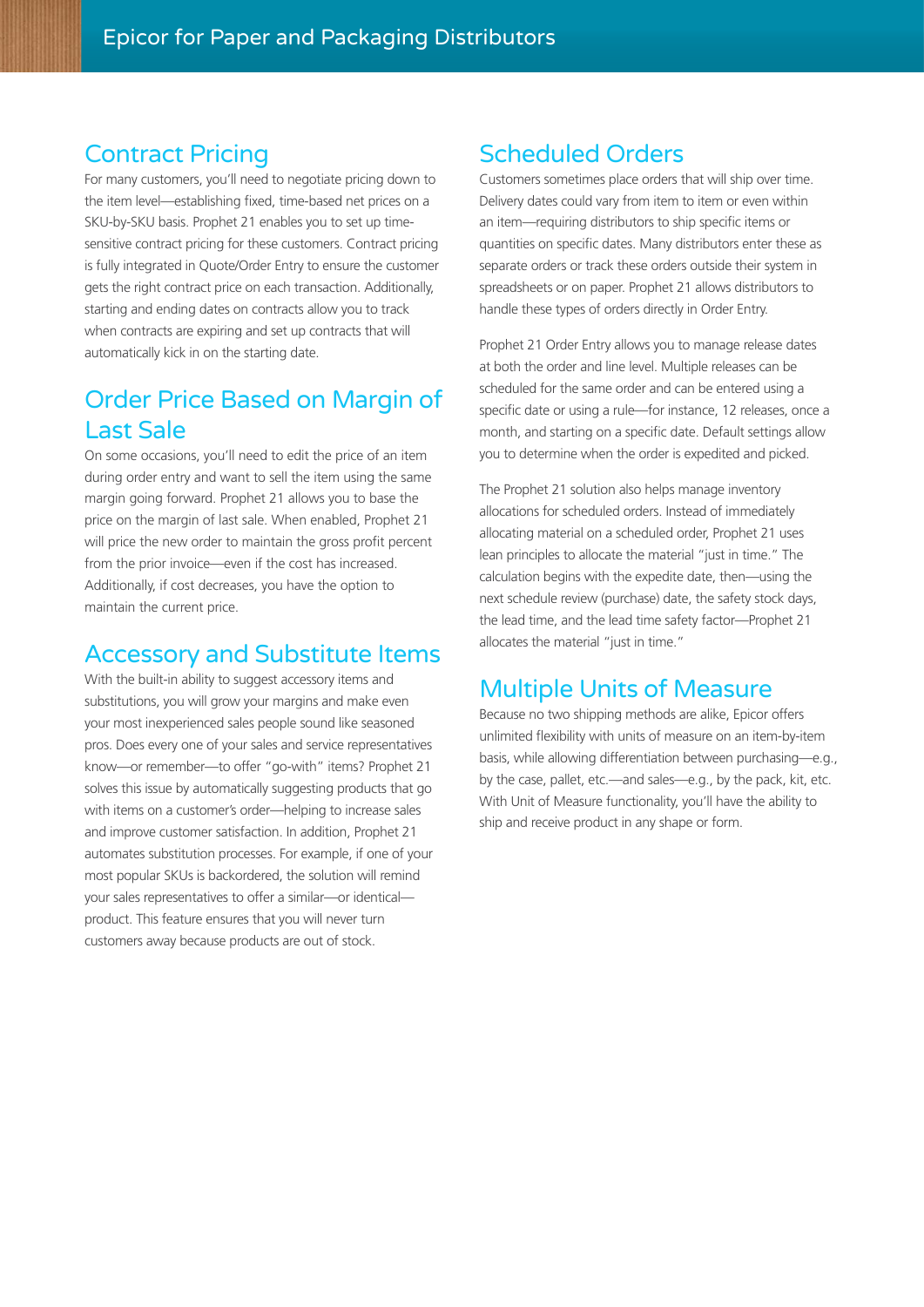## Proof of Delivery

Epicor Mobile Proof of Delivery is a fully integrated mobile companion for your Epicor system that delivers new levels of service responsiveness for efficient deliveries and pick-ups. With your choice of mobile device, you can maximize the effectiveness of your delivery resources while providing reliable, documented drop-offs and pick-ups.

Mobile Proof of Delivery puts virtually every delivery detail in the palm of your driver's hand to ensure reliable and documented deliveries to customers. Drivers can efficiently complete their delivery tasks using GPS location maps for fast, accurate service. From their mobile device, drivers can add important delivery notes or log issues—keeping your customer and business informed of delivery details.

## Document Links

Epicor Prophet 21 offers a cost-effective, reliable alternative to keeping space-consuming file cabinets full of paperwork in the office. By giving you the ability to scan paper documents and link them to records within the solution, Prophet 21 helps boost employee efficiency while cutting the time and expenses associated with maintaining traditional paperwork.

Prophet 21 document links allow you to connect maintenance and transaction records to any file on your network—from vendor invoices and customer purchase orders to specifications and material safety data sheets (MSDS). You can even scan and save handwritten letters and faxed communications in the system or link to emails that relate to specific orders. Because your employees will have better access to important customer and product information, service will also improve. In addition, because they can email or fax the documentation directly from Prophet 21, your employees can simply click on a link to those documents and send them instantly.

## Serial Number Tracking

Important for recalls and record-keeping purposes, tracking serial numbers can be a big part of your business. Prophet 21 allows you to record the serial numbers on any item in your warehouse with flexibility in how you track this information. You can also choose to group all items manufactured at the same time together, or you can assign lot numbers at the point of sale.

## Rebate Management

Many top vendors offer rebates that help distributors maximize profits. Robust rebate functionality helps you manage these rebates and ensures you have the functionality you need to take advantage of anything your manufacturers might offer. You can track vendor rebates electronically for more accurate books and a healthier bottom line. Simplify the often-tedious task of handling vendor rebates by automating the process. Each step—from negotiation to receipt and beyond—is recorded in real time and reflected in your solution's General Ledger and price schedules. This ensures you never lose track of a rebate you earned and lets sales and order entry staff always see proper gross margins to offer customers appropriate pricing. Additionally, your accounting staff will benefit from the ability to produce detailed, easy-to-understand rebate reports. You'll have at your fingertips the accurate, concise information you need to send to vendors to claim your rebates.

# Flexible Inventory Replenishment

Prophet 21 lets you choose from multiple inventory replenishment methods—including Order Point Order Quantity (OPOQ), Min-Max, Economic Order Quantity (EOQ), and Order Up-To. This kind of flexibility allows you to lower carrying costs, minimize excess or obsolete inventory, improve cash flow, and increase customer service levels. In addition, you can use different replenishment methods for different sets of items, which is an invaluable tool for distributors who deal with goods outside of the paper industry—e.g., janitorial supplies, packaging materials, etc.